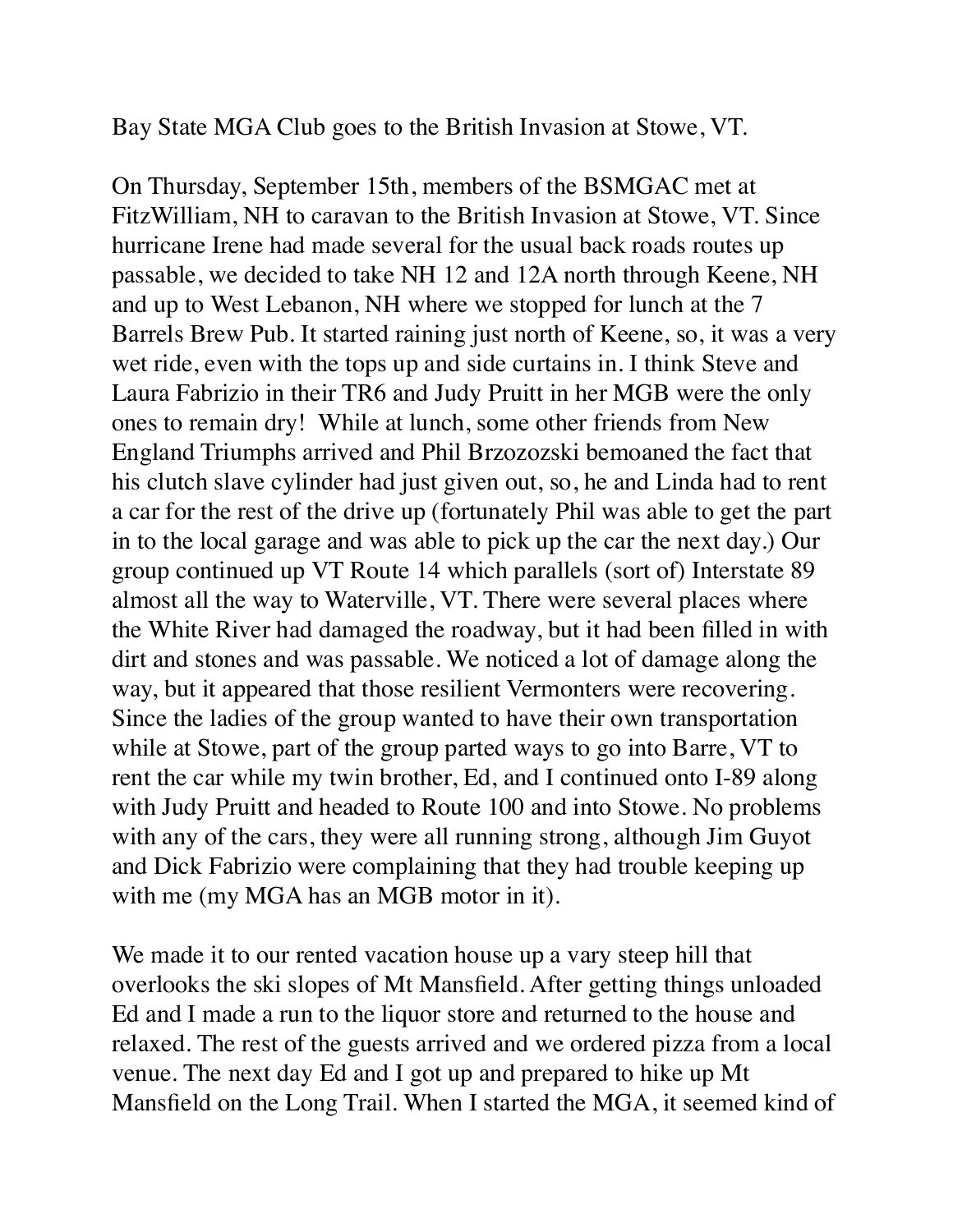cold blooded and was lacking power, but I just thought it was still cold. I managed to make it up the slight hill out of where the house is located and went down the long steep hill to Route 108. When I tried to turn right up the hill, the engine had no power and I had to back down and pulled into the convenience store at the bottom of the hill to investigate what might be wrong. I determined it was firing on all four cylinders but it still had no power. We decided to limp down the hill to the Stowe Garage on Route 108 (the Shell Station) to borrow a plug socket since I did not have one. I could get the car up to 40 miles per hour, but there was still no power and very slow acceleration. It seemed to run better at idle as long as there was no load on the engine. The mechanics at the Stowe Garage were very helpful and provided lots of advice and tools as needed to investigate the problem.

It was a real puzzle why the car ran beautifully one day and would hardly run the next day! I changed all the plugs, the cap, rotor, points and the coil and it still acted the same. While changing the points I found the internal grounding wire to the moveable plate that the points attach to was nearly severed, so, we made a replacement. I had also noticed that the cap was burned be each contact which indicated that the timing may be off. We checked the timing and it seemed to be reasonable, but we did not check the advance. This distributer was mechanical advance only. Since we did all these things and it did not change the symptoms, I decided to drive over to the Golden Eagle where I knew some of my British car friends who may have some ideas as to what is wrong. We limped down the road and pulled into the parking lot and as luck would have it, there were several of my friends there. We discussed the problems and I decided to pull out the distributor and look at the weights. When I pulled it out and took the mounting plate off I noticed that the plate that holds the points was moving back and forth (no spring from the vacuum advance to hold it in place. This is a problem because the timing will always be changing, so, I got a piece of wire and twisted it around the stub for the spring and locked it in place. Also, I noticed that the weights were very "sticky" where they could go out, but not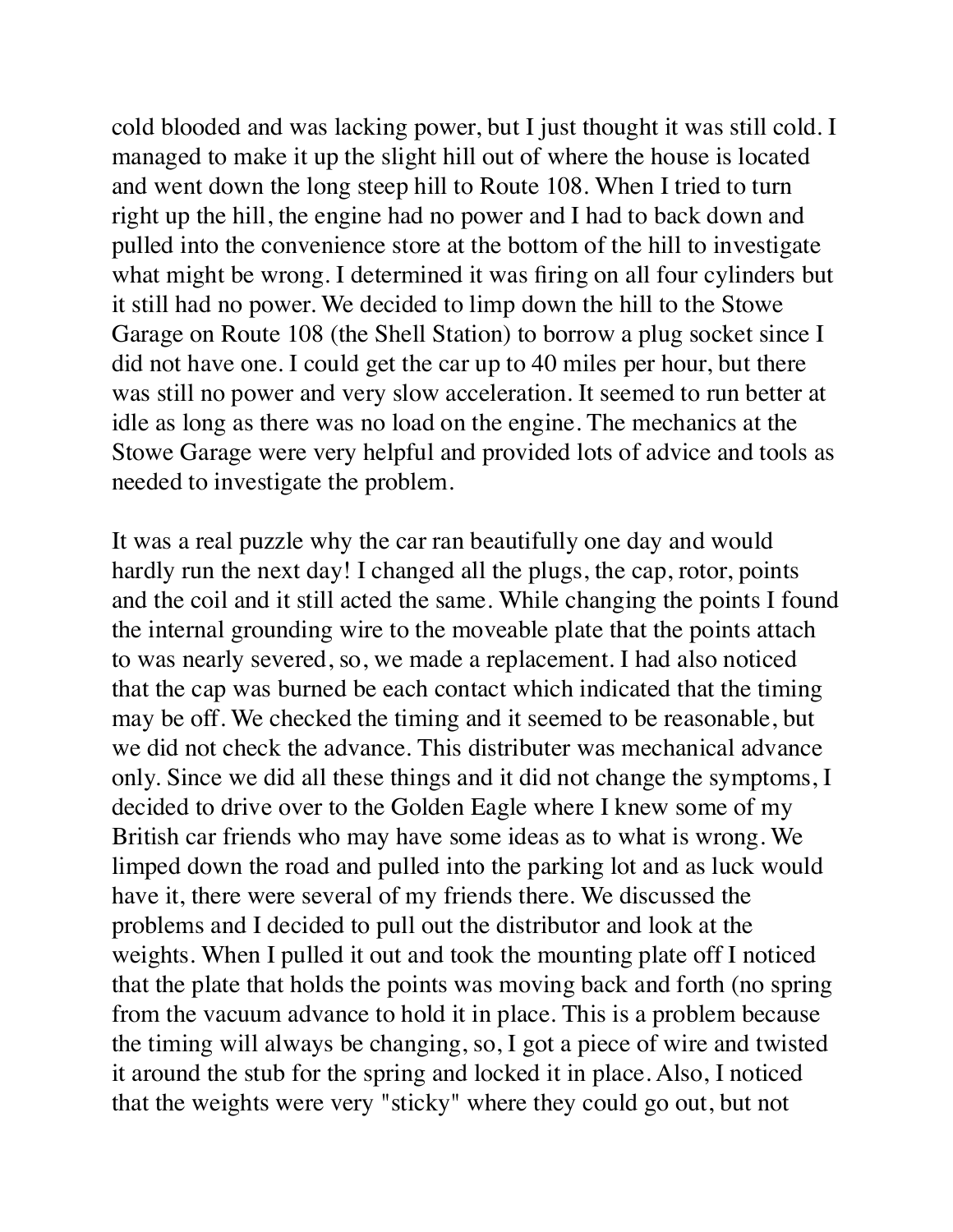return back to base position. I decided to see if I could find another distributer with the parts vendors on the show field since this one obviously had some issues. I put the distributor back together and drove over to the show field parking area (still running badly). Sam at Brit Bits has an after market reproduction of the 45D Lucas distributor, so, I bought it and took it back to the car to install. It turned out that the replacement distributor drive dog was 180 degrees off from where it should be, so, I had to switch the position of #1 cylinder wire with that of #4 and go through the firing sequence from there. I also verified static timing so ensure nothing had been changed while replacing the distributer by using a test light across the points and the timing mark on the damper pulley. Once this was all set up it was time to try to start it.

This is where I ran into an additional problem. The new (last year) reproduction starter switch decided to go wonky and the starter did not want to engage. Ed and I decided to push start it on the show field as there was a straight stretch of dirt road that was level. We pushed the car over there and we pushed it and I jumped in, put it in second with the ignition "on" but when I popped the clutch, it just came to a stop and did not start. I got out and then a fellow over by the fence with an SUV asked if I wanted to borrow his car jumper battery pack. I said "sure" and so, we jumped the starter switch contact to the starter and the engine fired right up. I thanked the stranger profusely and then went to test out the performance of the engine. Well, the engine idled and rev'ed great, but as soon as a load was put on it, it behaved exactly the same way! At this point I was at my wit's end as I still believed it was something in the electrical side of the engine rather than fuel related. Ed and I limped the car back to the Stowe Garage and dropped it off for the mechanic to take a look the next day (Saturday) to see if he could figure it out.

Ed and I walked back to the show field as it was now time for the Reception Party at 4:00 pm. We had a beer and some hors d'oeuvrs and checked the vendors for a replacement starter switch. It turns out that my friend Geoff Rogers had two original switches of unknown reliability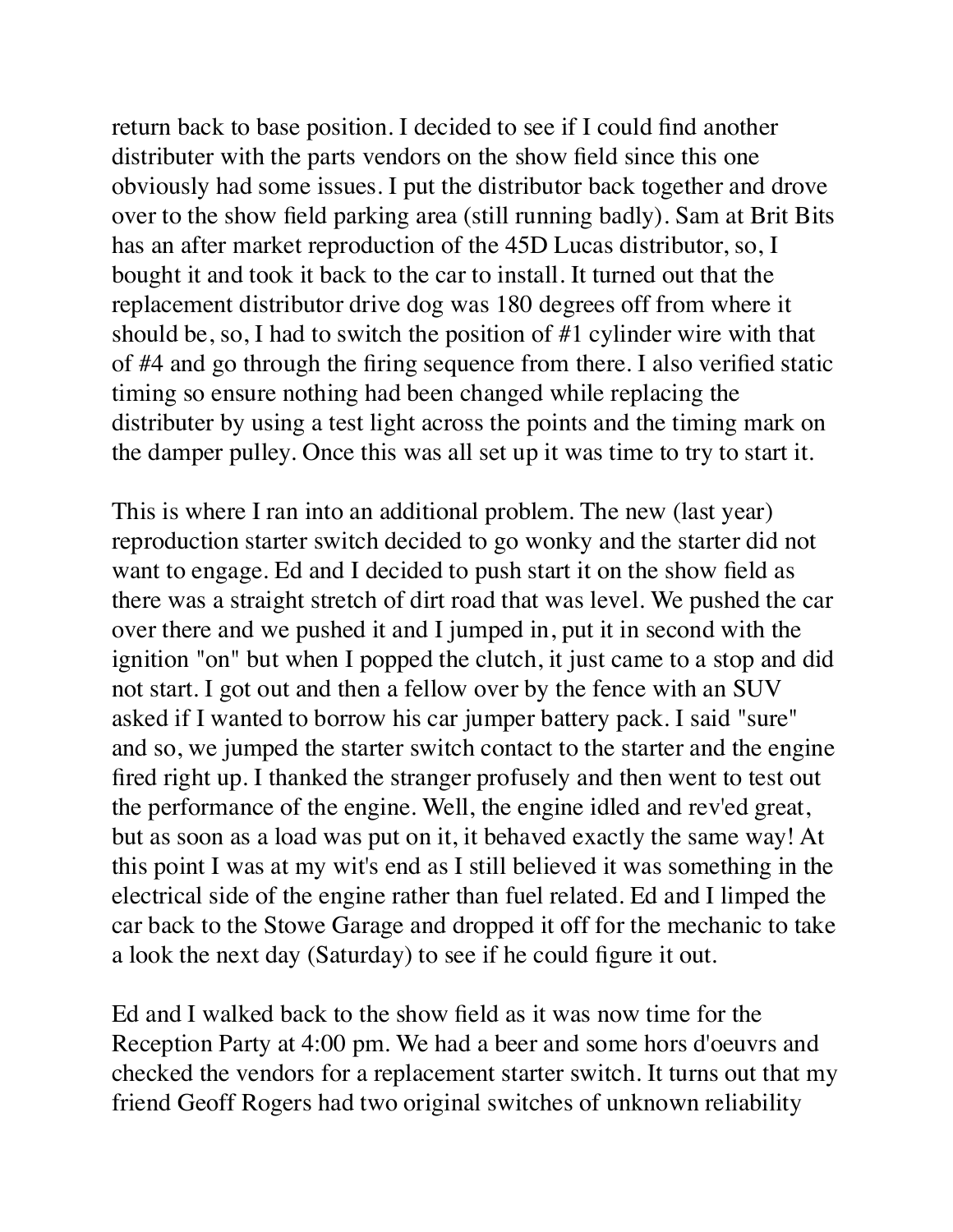which he loaned me to test out and see if they worked. He said "they are worth a lot if they work, but free if they don't!" (I have still not addressed that issue, so, Geoff, I will test them and let you know by email when I can). Steve Fabrizio picked up up at the field for a group dinner at the Firefox Inn and we had a nice Italian dinner. Afterward, since it was a quite cool evening and it was getting towards 9:00 pm, we decided to skip the Main Street event where the cars line up on Main Street and there are food vendors and a British music band. We headed back to the house to have some drinks and relax.

The next day Ed and I got a ride to the Stowe Garage and we arrived about 9:30 am. The mechanic had already gone through checking the spark plug gap, points gap, timing, etc and setting them to 1959 MGA specs (which is not quite right since it is a 1970s MGB engine and ignition), but it would not make that much difference with this problem. He took it out for a spin and the problem remained. I have a Weber DCOE 45 carburetor on the engine. The mechanic decided to examine all the jets in the carburetor and everything looked good. He thought the car was running rich, but when I looked at the tail pipe, it was not black and sooty like other rich conditions I had seen in the past. He kept feeling in the rear barrel and saying it felt "wet" (with fuel), but I checked it and it looked normal to me. Then I felt inside the front barrel and I could feel something moving inside which was not happening on the rear barrel. We pulled the intake manifold with the carb off the head and tipped it up so that we could look inside the barrels (since it was difficult to look inside in the small engine compartment where the DCOE comes almost to the inner fender and the cowl covers access to the front of the carb.) We discovered that a lock tap had not done its job to keeping the main jet (which centers the flow of fuel into the middle of the venturi) in place and the jet was revolving and moving in and out, sometime blocking all fuel from number 1 and 2 cylinders and sometimes allowing fuel to flow freely into the barrel, but not in the center to be mixed properly with the air. This was our "ah ha!" moment. Since this is a metric carb it was going to be difficult to get the right part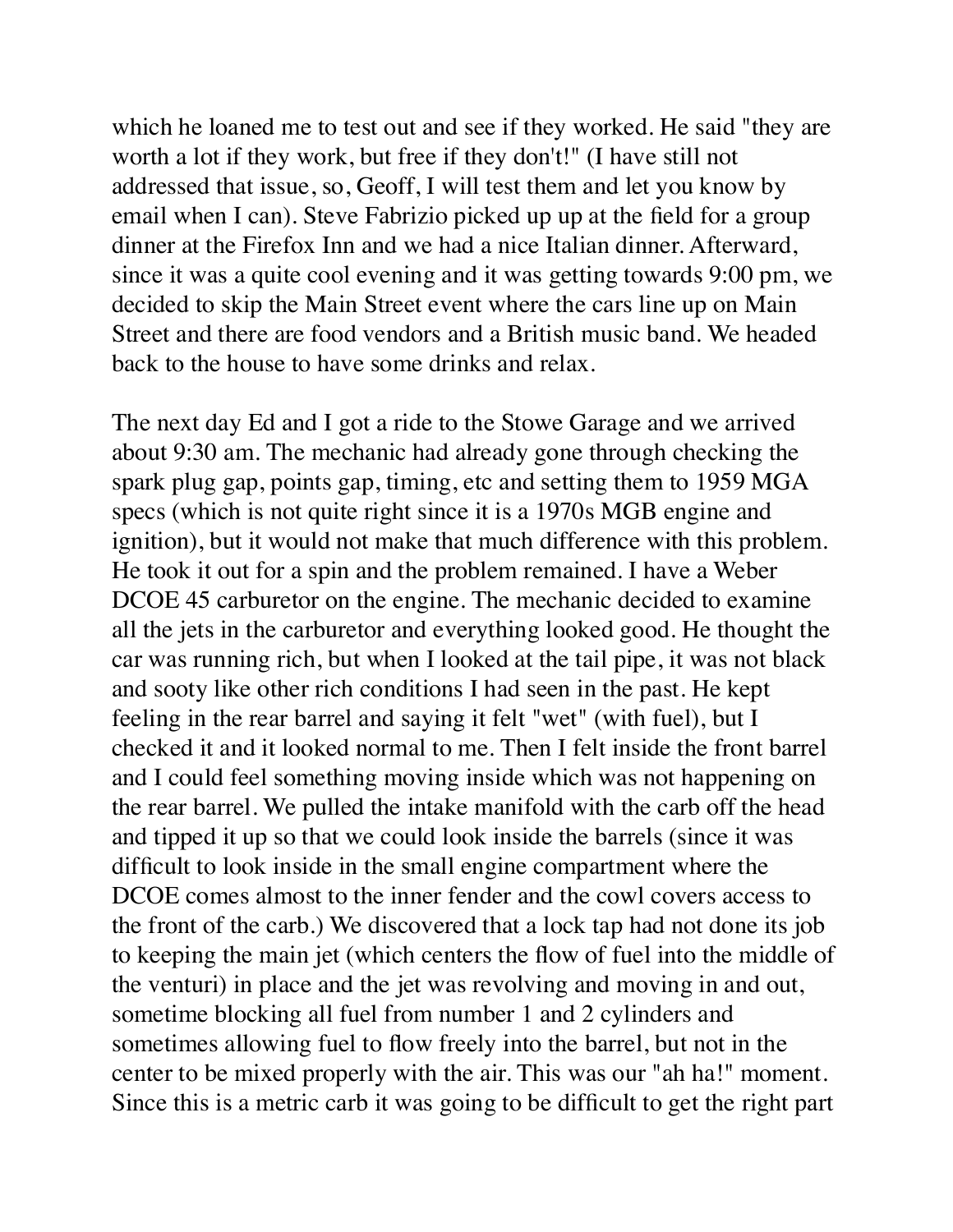on short notice. The mechanic took the same bolt from the rear barrel and went to match it with something that they might have around. It turns out that the brake bleeder screw was a perfect thread match. He had to modify the end that goes into the carb so that it would go into the venturi part and lock it in place. He was able to grind it down that it would fit in. Our next concern was how to lock it in place so that it would not vibrate out like that last one. We reused the lock tab, but also he took a tire valve cap and cut off the end and it threaded onto the bleeder like a lock-nut and so, it looked like we were in business. We bolted the carb back onto the engine and fired it up and it was running smoothly. He took it out for a spin and it run great he said, so, he asked me to take it out for a short test drive.

I hopped in and drove out of the station onto route 108. I revved to 4000 RPMs in first and shifted into second (I could not get these RPMs before!) I then ran it up to 4000 RPMs in second and shifted into third gear. Then as I accelerated the engine began to falter and the symptom was back! I limped the car back to the garage and give the mechanic a thumbs down. We popped the bonnet again and then the mechanic remembered he had removed the bolt from the rear barrel and had not put it back in (we were so excited about the front barrel fix he had forgotten!) So, we put the bolt into the rear barrel venturi and repeated the test run and now the car ran great. The only issue I noticed was that the engine "pinked" a little under heavy load (even though I was running premium fuel.) But, I could explain this by the fact that all the timing and gaps were set to 1959 standards instead of what they needed to be for this engine. I was willing to live with this slight problem until I got back home and made the proper adjustments. So, I paid my bill (three and a half hours of labor) and Ed and I went to lunch at a little cafe and then to the show field for the rest of the show. We walked around and looked at a lot of the cars. We ran into a lot of my friends with their cars and I introduced Ed to all those who had not met him yet. Since I did not have a car on the field and it had been a long day of tinkering on the car already, while the awards were being announced, Ed and I decided to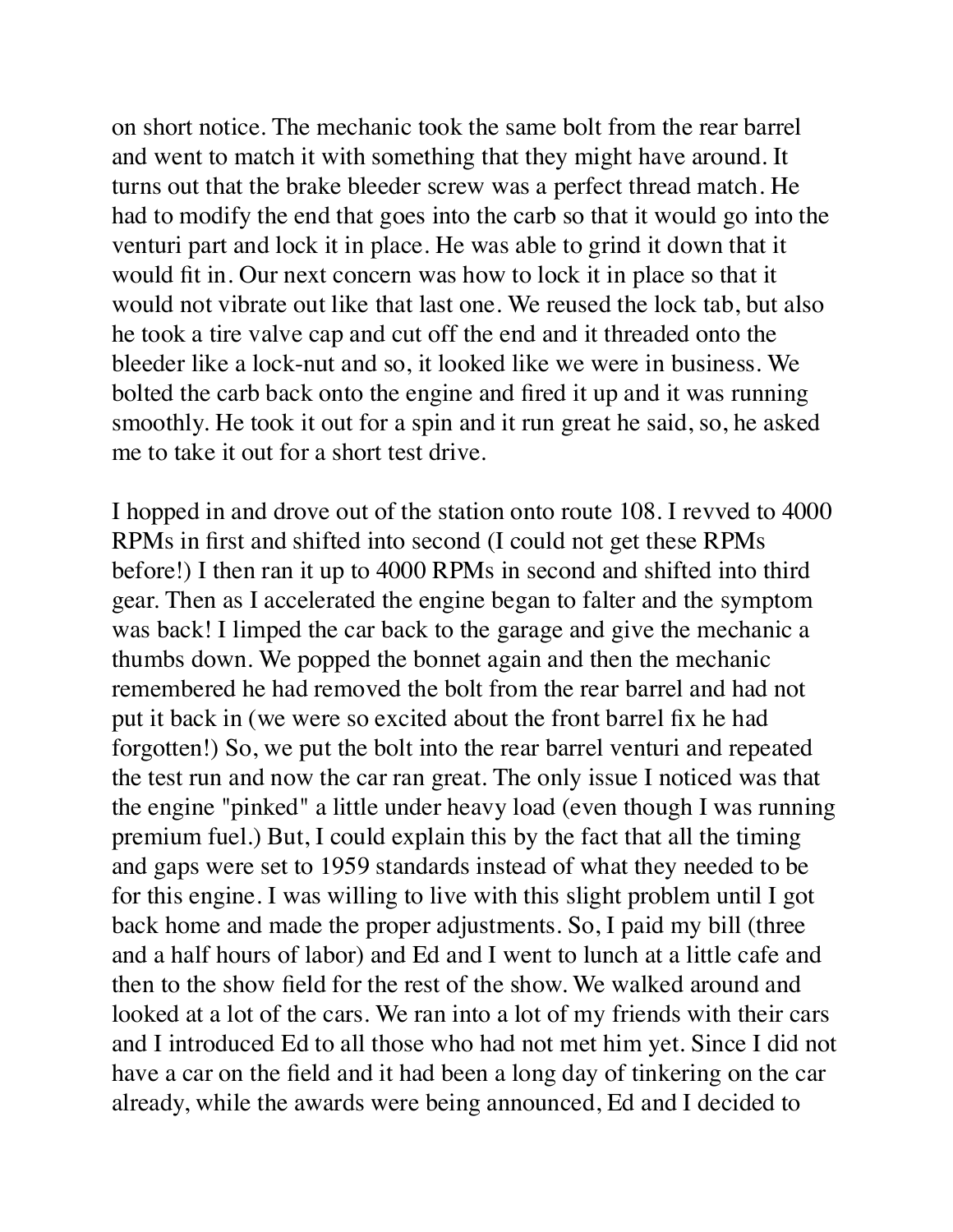head back to the house and try out the hot tub. It was beautiful weather and the water was just right, so, with drinks and cigars we enjoyed to hot water while we waited for the rest of our club members to arrive for dinner.

The club has sponsored a barbecued steak dinner for a number of years at whatever venue a group of the club members has been choosing for their accommodations at Stowe. So, this year (and last) it was at the vacation rental house. This year it was a smaller group, but, including the group staying at the house, Larry Mazoway came for dinner with his yellow MGA. Dick did a great job on the steaks and the portabello mushrooms for Ellie. The group repaired to the game rooms after dinner and with the music blasting current rock music there were challenges for pool and ping-pong and there was a stuffed plush bear and a dear's head that mad mysterious appearances throughout the house.

Sunday morning I got a call from Larry that his car would not start and he asked that I stop by on my way out of town. Ed and I packed up and headed out early as we wanted to get back for an afternoon event back in Westford, MA. We stopped by to see Larry and although he had fuel and spark the car would not start. I examined the spark and it appeared very weak (light orange instead of blue-white), so, I suggested that he try another coil. He had just installed the new epoxy based coil at our Spring tech session at John Hall's garage. He installed the old Lucas coil and the engines started right up! He and I both carry a spares of this sort for figuring out problems and getting back on the road.

After Ed and I were on the road home I got a call (that I missed) that Dick was also having trouble that morning and his engine did not want to turn over. He was able to get a jump start and was able to make it home OK. He did some troubleshooting and found his battery to be weak and not taking a good charge. It is amazing that these old cars continue to perform at all with these issues, but with just a few tools and spare parts they usually will get us to and from our events and are not